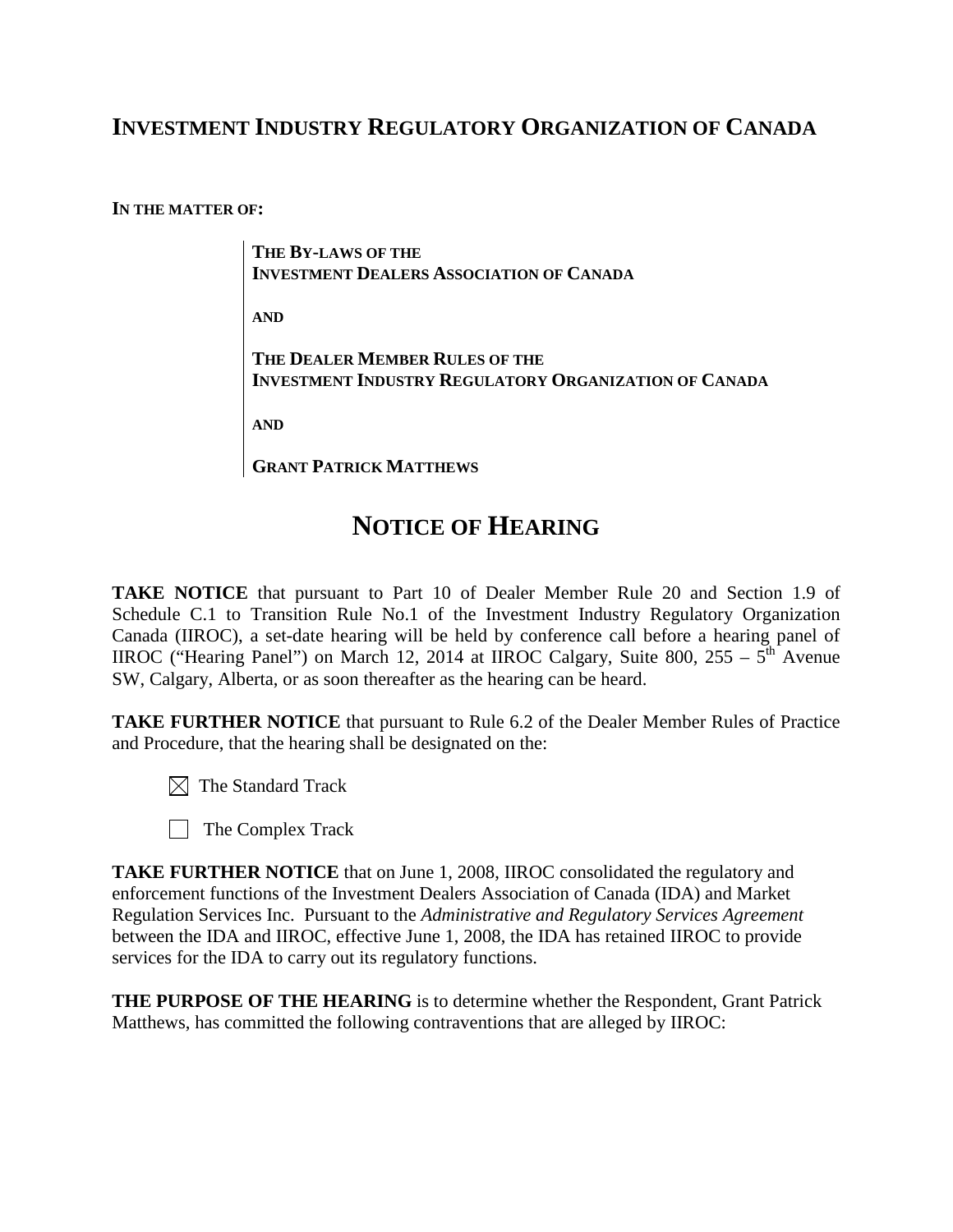- 1. Between approximately March 2004 and May 2012, the Respondent failed to use due diligence to learn and remain informed of the essential facts relative to four (4) clients contrary to Dealer Member Rule 1300.1(a) [IDA Regulation 1300.1(a) prior to June 1, 2008];
- 2. Between approximately January 2009 and May 2012, the Respondent failed to use due diligence to ensure that recommendations were suitable for four (4) clients, based on factors including the client's financial situation, investment knowledge, investment objectives and risk tolerance contrary to IIROC Dealer Member Rule 1300.1(q);
- 3. Between approximately June 2009 and May 2012, the Respondent engaged in discretionary trading with respect to the accounts of three (3) clients, without being authorized and approved as having discretionary authority contrary to Dealer Member Rule 1300.4;
- 4. From January 2009 and March 2011, the Respondent engaged in improper practices by excessively trading in (churning) the accounts of three (3) clients, for the sole purpose of generating additional commissions contrary to Dealer Member Rules 1300.1(o) and 29.1.

## **PARTICULARS**

**TAKE FURTHER NOTICE** that the following is a summary of the facts alleged and to be relied upon by Staff at the hearing:

## **Overview**

- 1. The Respondent Grant Patrick Matthews ("Matthews") was a Registered Representative ("RR") responsible for the accounts of four clients ("Clients").
- 2. Matthews failed to know the Clients, who were retired or approaching retirement, and had very little investment knowledge.
- 3. Matthews failed to use due diligence to ensure that recommendations were suitable for the Clients when he pursued an aggressive trading strategy which involved frequent trades in medium and high risk securities including leveraged exchange-traded funds.
- 4. Matthews engaged in discretionary trading in the accounts of three of the Clients, without first having the accounts approved and accepted as discretionary accounts.
- 5. In addition, Matthews traded excessively in the accounts of three of the Clients, with the sole purpose of generating additional commissions and without benefit to the clients.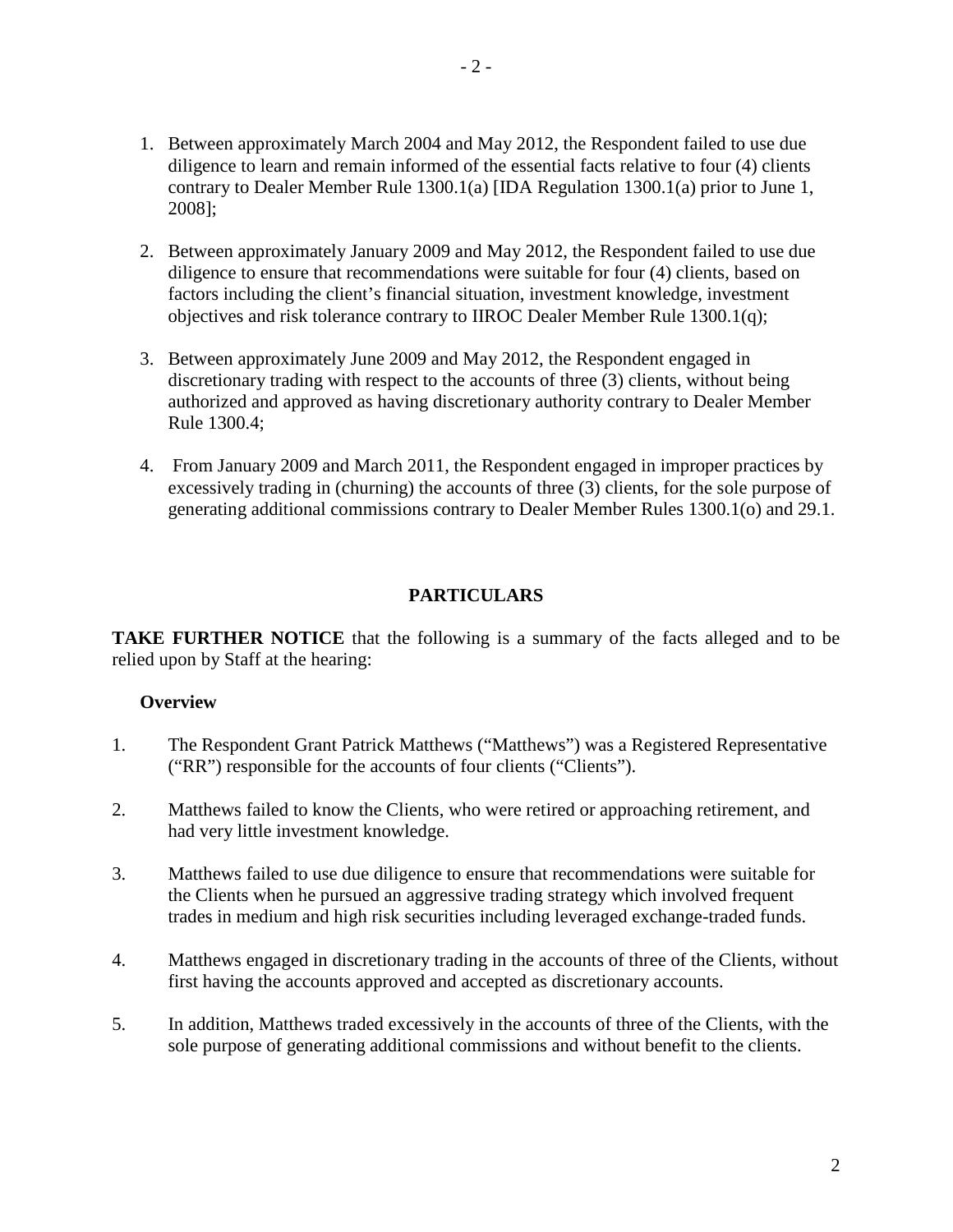6. The Clients all sustained varying degrees of losses in their accounts, ranging from 8% to 28% during the relevant time periods.

## **Registration History**

7. Matthews has been a Registered Representative since 1997, and has been employed with Leede Financial Markets Inc. ("Leede") in Calgary since 1999. At all material times, he did not have the authority to conduct discretionary trades in any client accounts.

## **Client - EF**

- (i) Failure to Know Your Client
- 8. EF is a 69 year old retired widow. She has a high school education, and was a homemaker for much of her working life. She also worked at one time as a franchisee operator of a lottery booth.
- 9. Her late husband, RF, worked as a custodian at a local high school before he retired. Prior to that, he managed a gas station.
- 10. EF and RF first opened an account with Matthews in 2001. RF followed financial news and markets, and communicated with Matthews regularly. EF generally left the household financial affairs and investment decisions to her husband.
- 11. A March 2004 New Client Account Form ("NCAF") for EF's RRSP account stated that EF earned \$40,000 per year from the lottery booth, and RF earned \$32,000 per year as a custodian. Their stated liquid assets were \$100,000, and their fixed assets were listed as \$300,000. The stated investment objectives were 50% long term growth, 50% short term speculative, and their stated risk tolerance parameters were 50% medium and 50% high. At the time, EF was 60 years old and her investment knowledge was listed as "fair".
- 12. RF died in May 2010. Following her husband's death, in June 2010, EF, met with Matthews to sign estate documentation and discuss his future handling of her accounts. She was then 67 years old.
- 13. She completed an NCAF to open her TFSA account, which stated that EF was retired, with an income of \$32,000 per year. The investment objectives were 25% income/50% long term growth/25% short term speculative, and the risk tolerance parameters were changed to 33% low/33% medium/33% high. The stated assets remained the same, as did the description of her investment knowledge as "fair".
- 14. Following her husband's death, EF completed an NCAF for the TFSA, but not for her other accounts. There are no account updates between June, 2010, and EF's transfer of her accounts to another firm in May, 2012.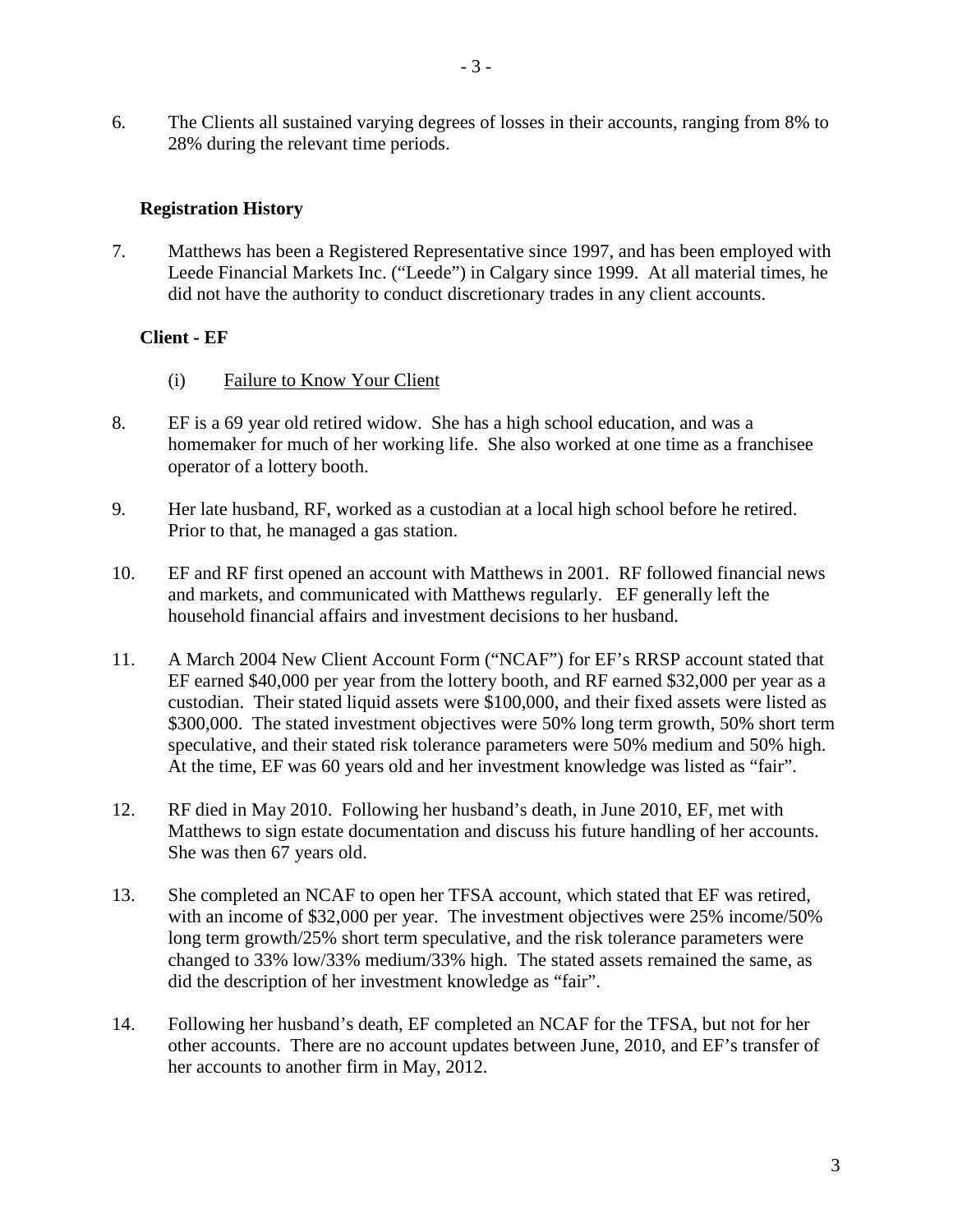- 15. For the period of June 2010 onward, the stated investment objectives and risk tolerance parameters were too aggressive for EF, who was then a retired and recently widowed senior, with limited assets and income.
- 16. Matthews failed to learn and remain informed of the essential facts relative to EF as the stated investment objectives and risk tolerance parameters in her accounts were inconsistent with her true financial situation, investment knowledge, investment objectives and risk tolerance.
	- (ii) Suitability
- 17. EF relied upon and followed Matthews' recommendations for the investments in her accounts. This was particularly evident during the time period of June 2010 onward, following her husband's death.
- 18. In general, the nature of the trading in the RRSP account was focused on frequent trades in medium to high risk securities. The medium risk securities were primarily resource issuers trading on the TSX, and the high risk securities were primarily commodity-based leveraged exchanged traded funds ("LETF").
- 19. All of the securities traded in the account were medium or high risk securities, with no low risk holdings. In general, profitable positions in these securities were held for short time periods while unprofitable positions were held for longer periods of time.
- 20. From May 2010 to April 2012, the average hold period for all securities was approximately 5 months. The average hold period was just 38 days for positions in which gains or losses were actually realized.
- 21. In addition, although there were some purchases made in the accounts of dividend-paying securities, in many cases the securities were not held long enough to be eligible to receive dividends.
- 22. Between January 2009 and October 2010, there were 66 LETF transactions, which resulted in losses of \$14,999 (including \$7,805 in commissions).
- 23. The majority of the LETF positions were held for short time periods, on average 2.74 days. However, there were 5 LETF trades which were held for a much longer period, an average of 178 days, and resulted in losses of \$17,485.
- 24. Between June 2010 and May 2012, the total value of EF's accounts declined from \$115,478 to \$106,159, reflecting a loss of 8%. This included the payment of commissions of \$13,378. During the same time period, the S&P TSX Composite Index increased by 5.29%.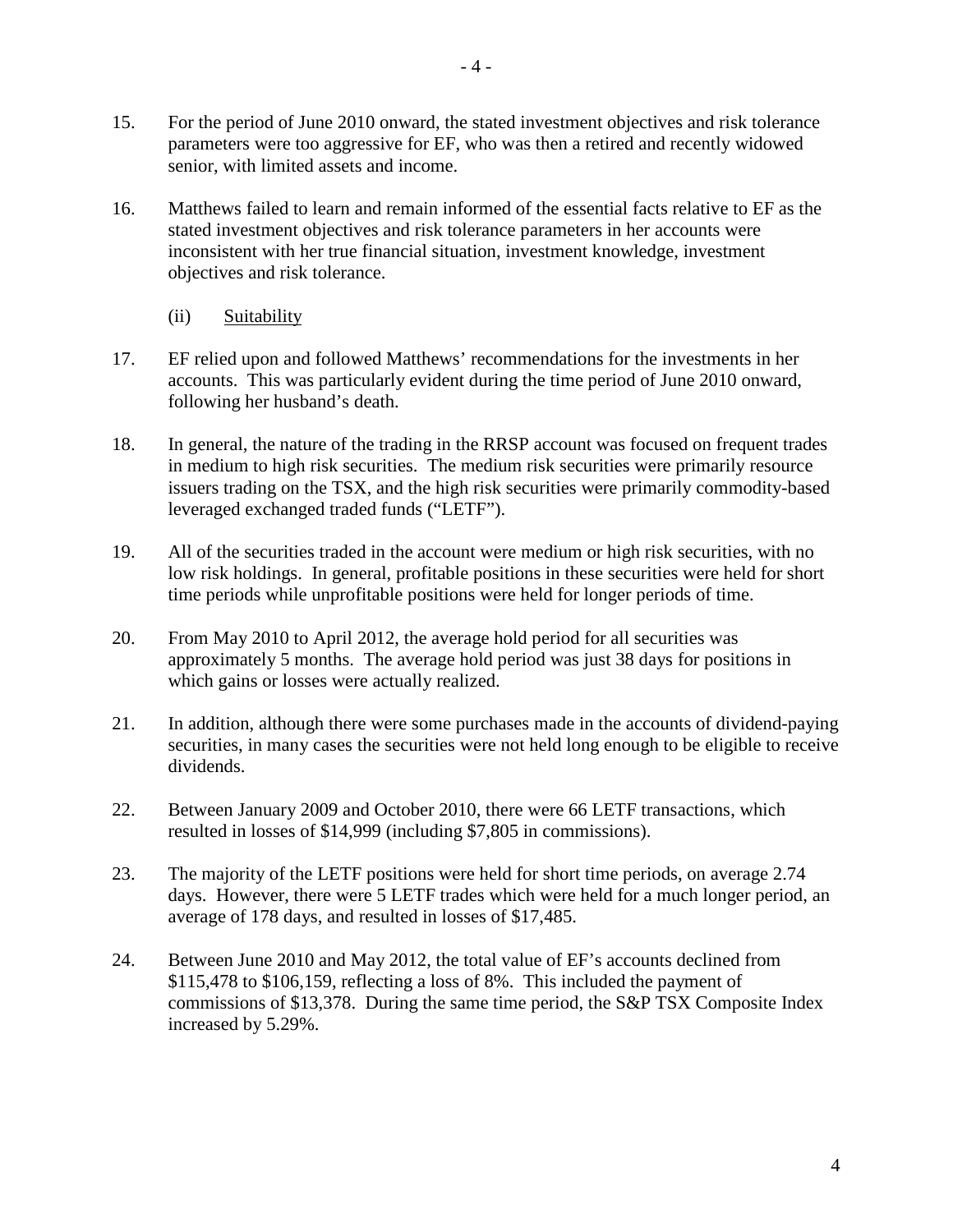- 25. During this time period, the performance of her holdings was very volatile in comparison to the overall market performance. The total value of her accounts ranged between approximately \$160,000 to \$100,000.
- 26. Through Matthews own research, investment ideas and trading activity, he pursued an aggressive trading strategy which involved a high degree of risk.
- 27. The holdings in EF's account were speculative, and in combination with the nature of the trading in these securities, presented a degree of risk which was contrary to both the stated investment objectives and risk tolerance parameters, and the client's true circumstances. As such, these recommendations were not suitable for this client in light of her age, employment status, investment knowledge, and experience.
	- (iii) Discretionary Trading
- 28. During the period from June 2010 (after her husband's death) to May 2012, Matthews made 113 trades in EF's accounts.
- 29. EF says that she instructed Matthews to "take care of her", and that she "left everything up to him". She wanted him to continue the type of trading activity that he had carried out with RF, as she had limited investment knowledge.
- 30. Many of the trades in the accounts involved an aggressive trading strategy of frequent trades in medium risk issuers, and LETFs.
- 31. During the material time, Matthews executed many trades in EF's accounts without confirming the details of the trades with EF prior to their execution.
- 32. Matthews did not obtain EF's written authorization for discretionary trading. EF's accounts were not designated as discretionary by Leede.

## **Client - LZ**

- (i) Failure to Know Your Client
- 33. LZ first opened an account with Matthews in 2003, after accepting early retirement from his job as an oilfield operator. He was then 52 years old, and earning \$75,000 per year, and planned to fully retire by age 60. He knew little about investing and was relying on Matthews for his expertise.
- 34. A January 2003 NCAF for an RRSP account stated that he had "fair" investment knowledge, with investment objectives of 15% income, 30% long term growth, 25% short term speculative and 30% venture speculative. The risk tolerance parameters were 50% medium, and 50% high. The assets and income portions of the form were left blank.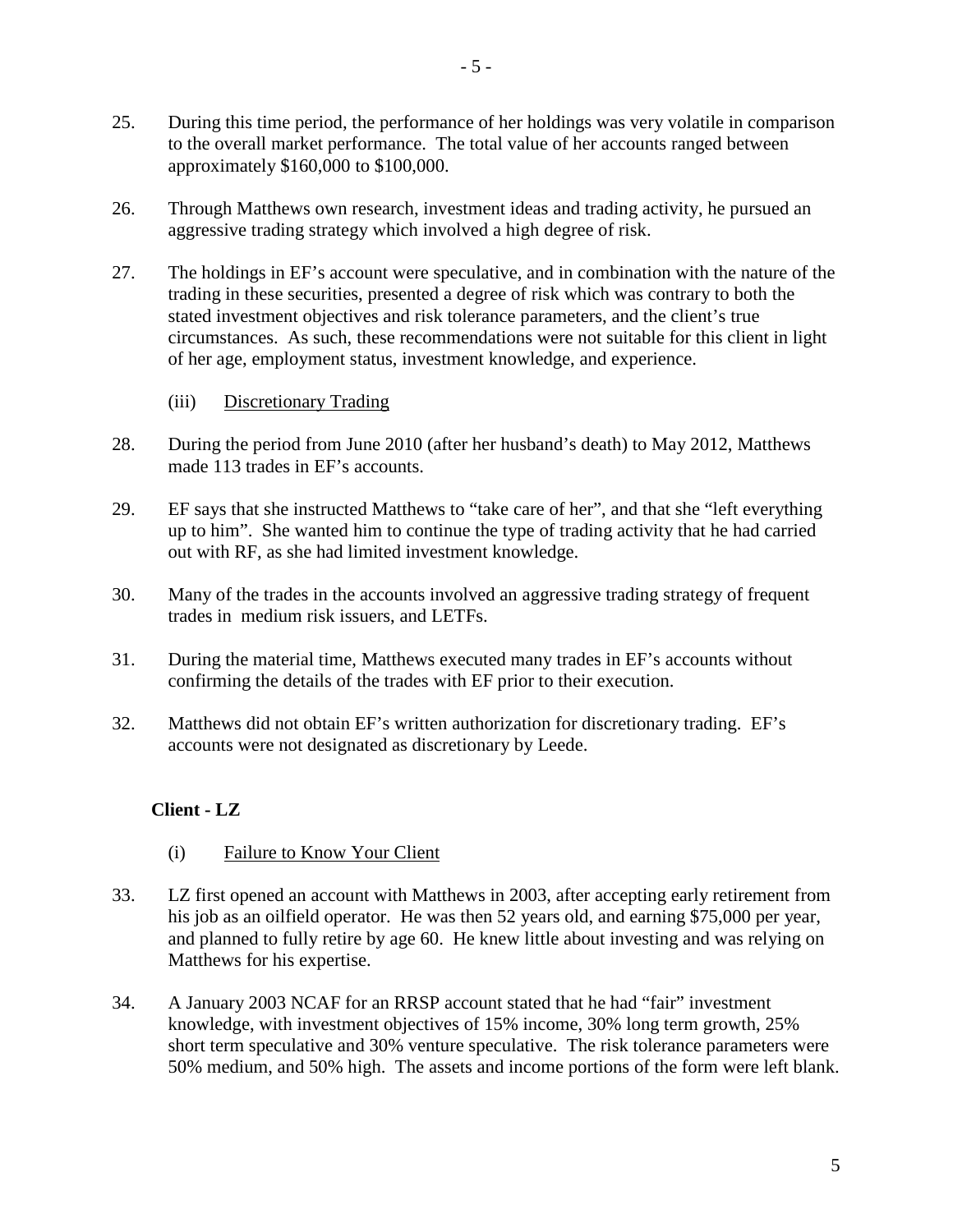- 35. As part of the early retirement package received from his employer, he transferred pension monies of approximately \$80,000 into a LIRA account.
- 36. In November 2003, an NCAF for the LIRA account states that LZ had liquid assets of \$250,000, fixed assets of \$175,000 and "fair" investment knowledge. His annual income was \$30,000 per year as he was then working as a self-employed oilfield consultant, and his wife was earning \$30,000 per year as a bookkeeper. His investment objectives were 50% income and 50% long term growth with 0% short term speculative. His risk tolerance parameters were indicated as "low", but no percentage allocations were provided.
- 37. In August 2006, an NCAF update for the RRSP account stated that he had liquid assets of \$300,000, and fixed assets of \$200,000. The stated income levels for LZ and his wife remained the same. His investment objectives were now 20% income, 10% long term growth, and 70% short term speculative. His risk tolerance parameters were 20% low, 50% medium, and 30% high. His investment knowledge is now listed as "good".
- 38. There are no other account updates, until August 2010, when LZ's accounts were transferred to another RR at Leede.
- 39. For the period of August 2006 onward, the stated investment objectives and risk tolerance parameters were too aggressive for LZ, who was then 55 years old, self-employed, had limited investment knowledge and was approaching retirement.
- 40. Matthews failed to learn and remain informed of the essential facts relative to LZ as the stated investment objectives and risk tolerance parameters in his accounts were inconsistent with his true financial situation, investment knowledge, investment objectives and risk tolerance.
	- (ii) Suitability
- 41. LZ relied upon and followed Matthews' recommendations relating to the investments in his accounts.
- 42. In general, the nature of the trading in the accounts was focused on frequent trades in medium to high risk securities. The medium risk securities were primarily resource issuers trading on the TSX, and the high risk securities were primarily commodity-based leveraged ETFs.
- 43. Although the LIRA account had a stated investment objective of 50% income and a risk tolerance of "low", it contained virtually no low risk holdings (other than a small cash position). Nearly all of the securities traded in the account were medium or high risk securities. In general, profitable positions in these securities were held for short time periods while unprofitable positions were held for longer time periods.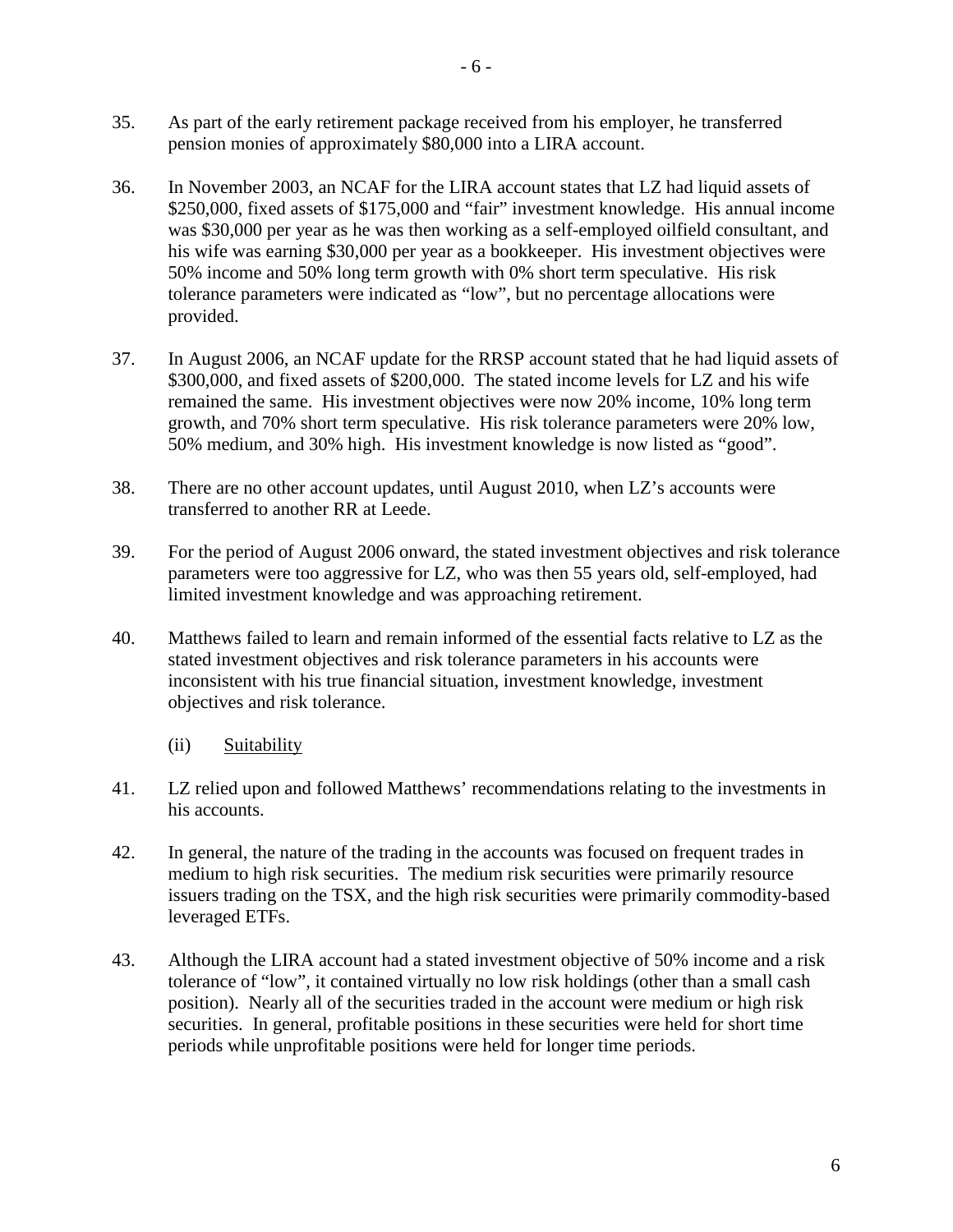- 44. In addition, although there were some trades made in the account in dividend paying securities, in many cases the securities were not held long enough to be eligible to receive dividends.
- 45. Between January 2009 and May 2010, there were 212 LETF transactions in LZ's accounts, which resulted in losses of \$45,671 (including \$26,953 in commissions).
- 46. The average LETF hold period was approximately 7 days. There were 5 LETF trades which were held for a longer term, an average of 70 days, and resulted in losses of \$25,627.
- 47. Between January 2009 and July 2010, the total value of LZ's accounts declined by \$81,762 (a 27.75% loss). During the same time period, the S&P TSX Composite Index increased by 47%.
- 48. Through Matthews own research, investment ideas and trading activity, he pursued an aggressive trading strategy which involved a high degree of risk.
- 49. The holdings in LZ's accounts were speculative, and in combination with the nature of the trading in these securities, reflected a degree of risk which was contrary to the client's true circumstances. As such, these recommendations were not suitable for this client in light of his age, employment status, investment knowledge, and financial circumstances.
	- (iii) Churning
- 50. Between January 2009 and July 2010, Matthews executed 519 trades in LZ's accounts.
- 51. During this time period, trades in the accounts had a total purchase value of \$6,010,860, while the average value of assets in the client's accounts totaled just \$257,522. This annual turnover rate of 14.74 (total purchases/average account value) reflects an extremely high volume of trading.
- 52. Between January 2009 and July 2010, the total value of LZ's accounts declined by \$81,762 (a 27.75% loss). This decline includes commissions of \$67,384, which includes \$26,951 in commissions relating to LETF trades.
- 53. The commission to equity ratio of 16.56% also reflects a very high volume of trading.
- 54. Between January 2009 and July 2010, LZ's accounts comprised approximately 5% of the total assets managed by Matthews. However, the commissions charged to LZ comprised approximately 43% of his total gross commissions for all of his client accounts.
- 55. Profitable trades were closed quickly, at an average of 9 days. Unprofitable trades were held for much longer, an average of 20 days. Commissions charged on profitable trades represented an average of 52.9% of the profit earned on the trade.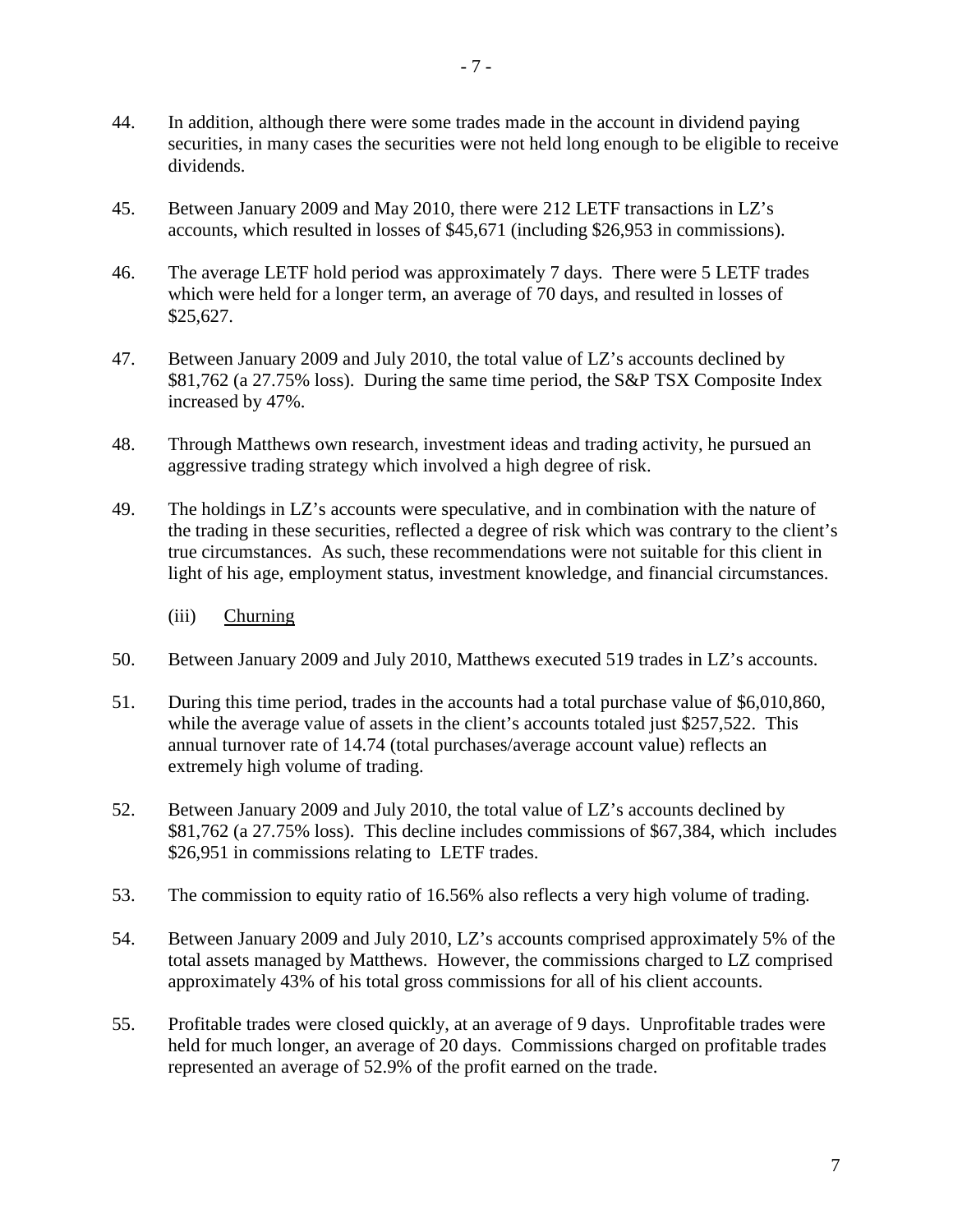56. Matthews knowingly executed an excessive number of trades in order to increase commissions without conferring a tangible net benefit to the client.

#### **Clients – JS/DS**

- (i) Failure to Know Your Client
- 57. In 2004, DS, a 50 year old municipal employee, took early retirement. His wife, JS, aged 49, was a homemaker and generally left management of the family's financial affairs to her husband.
- 58. DS and JS met with Matthews to discuss their financial affairs, and in particular their intention to rely on their investments for income. DS had been injured many years before in a workplace accident, and received \$1,000 per month in disability benefits. In addition to the disability benefit, they required an additional \$2,000 per month withdrawal from their investments for living expenses, and they didn't intend to draw CPP benefits until age 65.
- 59. Matthews advised them that it was reasonable to make the \$2,000 monthly withdrawal from their investments.
- 60. In order to achieve the \$2,000 monthly investment return necessary, DS/JS borrowed \$100,000 pursuant to a home equity line of credit against the equity in their unencumbered home and provided \$90,000 to Matthews to invest. Matthews was aware that these funds were borrowed.
- 61. An August 3, 2004 NCAF for the joint account states that DS had "good" investment knowledge. Investment objectives are stated as 25% low income; 50% long term growth; and 25% short term speculative. The risk tolerance parameters are 25% low, 50% medium and 25% high risk. DS is listed as "retired", with a stated income of \$36,000 per year. JS has no stated income and her occupation is listed as "homemaker". Their stated assets are \$300,000 in liquid assets and \$250,000 in fixed assets.
- 62. Shortly thereafter, on August, 30, 2004, there was an NCAF update for the joint account. In addition, there are NCAFs for three other accounts completed on this date - an RRSP, a LIRA, and a RRIF. All four of these documents contain identical information.
- 63. All state the clients' investment knowledge is "good". Investment objectives are stated as 75% income, 15% long term growth; and 10% short term speculative. The risk tolerance parameters are 50% low, 30% medium and 20% high risk. Their assets are now stated to be \$450,000 liquid assets, and \$300,000 in fixed assets. The stated annual income/employment of the client remains at \$36,000 and retired.
- 64. An NCAF dated February 21, 2005, to convert the LIRA to a LIF states that DS has "good" investment knowledge. The stated investment objectives are 50% income, 35% long term growth and 15% short term speculative. The stated risk tolerance parameters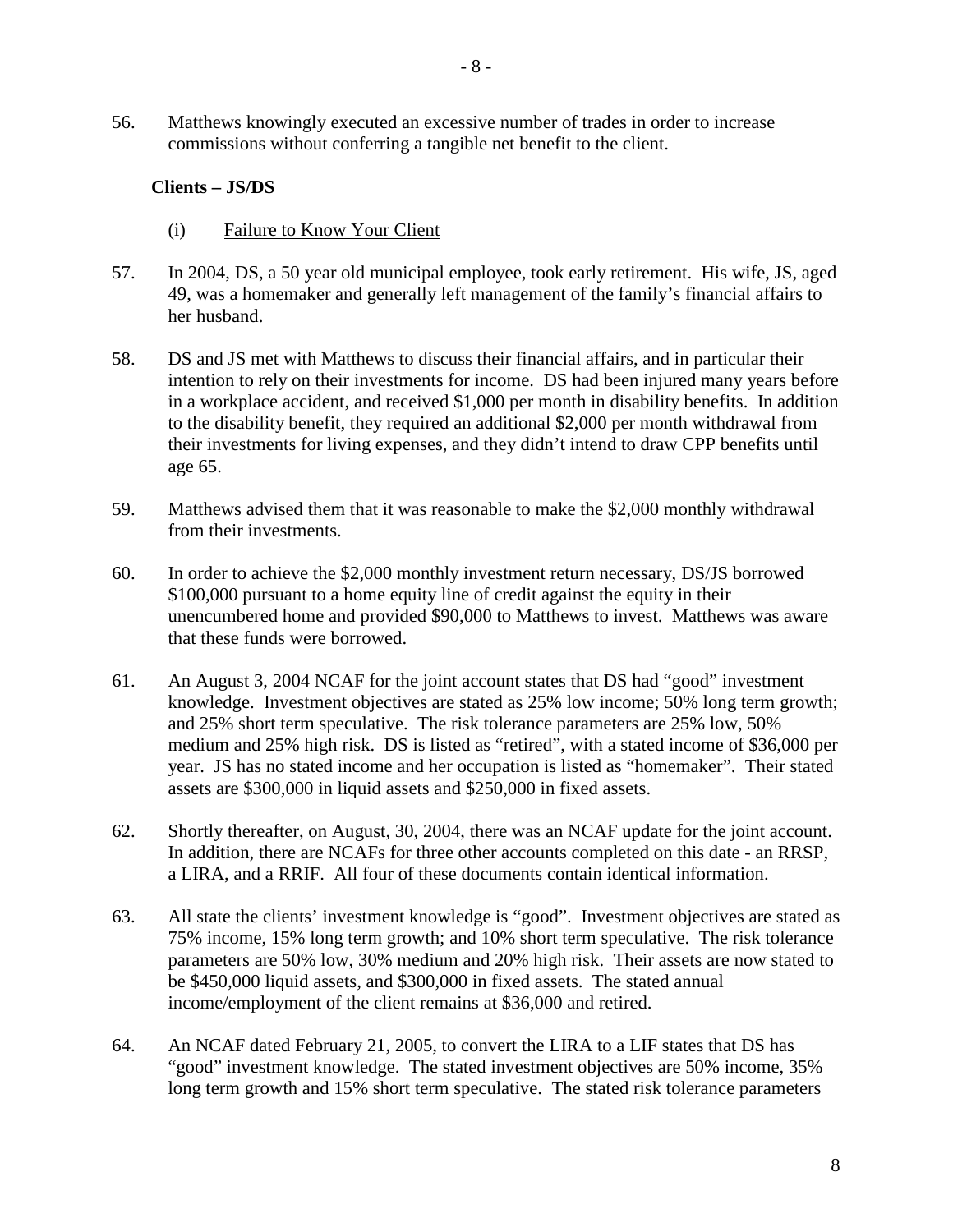are 50% low, 40% medium, and 10% high. The stated assets are \$300,000 liquid, and \$250,000 fixed. The income/employment information for DS remains at \$36,000

(retired), and is now at \$25,000 for JS.

- 65. An additional NCAF for the RRSP account dated February 21, 2005 was completed for JS. It states that she has "fair" investment knowledge. The stated investment objectives are 50% income, 35% long term growth, and 15% speculative. The stated risk tolerance parameters are 50% low and 50% medium. The stated assets and income information are \$300,000 liquid, and \$250,000 fixed. The income/employment information for DS remains at \$36,000 (retired), and is \$25,000 for JS.
- 66. In December 2008 DS suffered serious health problems and spent more than a month in hospital. As a result, he sustained permanent brain and organ damage which has resulted in lasting cognitive impairment.
- 67. In late 2009, JS/DS received a Canada Revenue Agency "hardship" form in the mail from Matthews concerning withdrawals from the DS' LIF account. Matthews advised JS that it was necessary to permit additional trading in the accounts. The form was completed and returned.
- 68. In late 2010, JS/DS received a second "hardship" form in the mail. She telephoned Matthews, who explained that it was necessary in order to permit continued monthly \$2,000 withdrawals from their accounts. The form was completed and and returned.
- 69. JS became concerned with the nature of the hardship withdrawals and the accounts' performance, and brought her son to a meeting with Matthews to express her unhappiness. Shortly thereafter, JS transferred her accounts out of the firm.
- 70. For the period of August 2004 onward, the stated investment objectives and risk tolerance parameters were too aggressive for DS/JS, a retired and vulnerable couple who were relying on their investments for income.
- 71. Matthews failed to learn and remain informed of the essential facts relative to JS/DS as the stated investment objectives and risk tolerance parameters in their accounts were inconsistent with their true financial situation, investment knowledge, investment objectives and risk tolerance.
	- (ii) Suitability
- 72. JS/DS relied upon and followed Matthews' recommendations for the investments in their accounts.
- 73. Despite limited speculative investment objectives and risk tolerance parameters in the NCAFs, Matthews employed an aggressive trading strategy of frequent trades in and out of medium to high risk securities with a short term time horizon.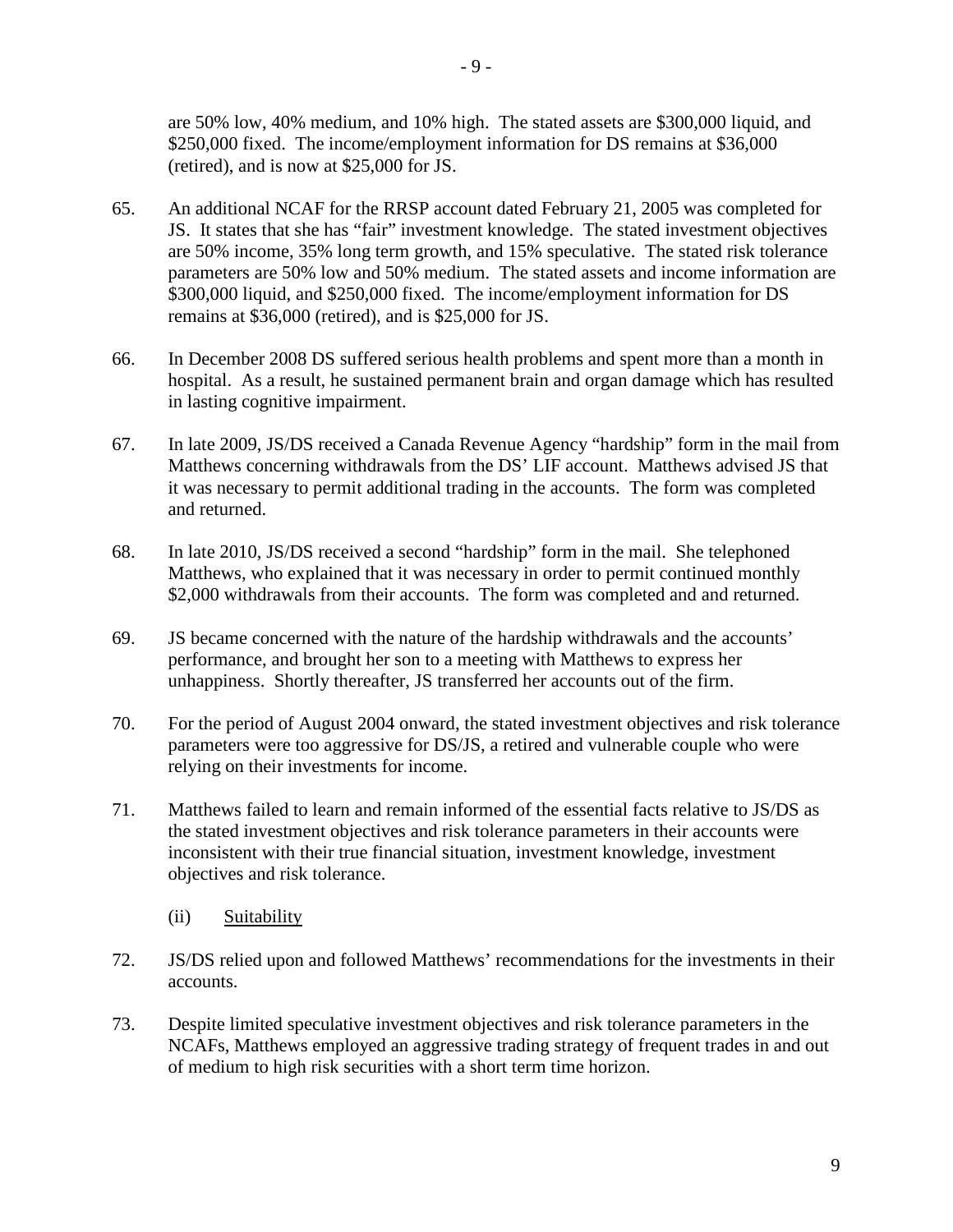- 74. Although the accounts had a 75% allocation to income, the accounts did not actually hold any income-paying securities. The accounts held shares in medium to higher risk issuers, as well as LETFs, and in combination with the high frequency nature of the trading in these securities, presented a very high degree of risk.
- 75. Although there were some trades made in the accounts in dividend-paying securities, in many cases the securities were not held for long enough to be eligible to receive dividends.
- 76. Between January 2009 and April 2011, Matthews executed 593 trades in the accounts of JS/DS. Many of these trades were purchases of LETFs.
- 77. The average LETF hold period was approximately 9 days. Six LETF trades which were in negative positions were held longer, an average of 89 days, and resulted in losses of \$36,326.
- 78. Between January 2009 and April 2011, the total value of the JS/DS accounts declined by \$78,622 (or 28.11%). During the same time period, the S&P TSX Composite Index increased by 71.6%.
- 79. Through Matthews own research, investment ideas and trading activity, he followed an aggressive trading strategy which involved a high degree of risk.
- 80. The degree of risk was apparent in light of the hardship withdrawals, and was compounded by the use of leverage from their home equity to invest. As such, the recommendations were not at all suitable for these clients in light of their age, employment status, investment knowledge, and experience.
	- (iii) Discretionary Trading
- 81. While DS was in the hospital as a result of his December 2008 health problems, JS learned that DS had been calling Matthews and speaking incoherently. JS informed Matthews of DS's condition, and told Matthews to only deal with her.
- 82. After leaving the hospital, DS was incapacitated while he recovered at home. During this time, JS spoke with Matthews on only a few occasions, telling him to do what he thought was advisable.
- 83. Although JS had very limited interaction with Matthews and DS was incapacitated after his hospitalization, during the period from January 2009 to March 2011, Matthews executed 593 trades in JS/DS's accounts.
- 84. Many of the trades in the accounts involved an aggressive trading strategy of frequent trades in medium risk issuers, and high risk LETFs.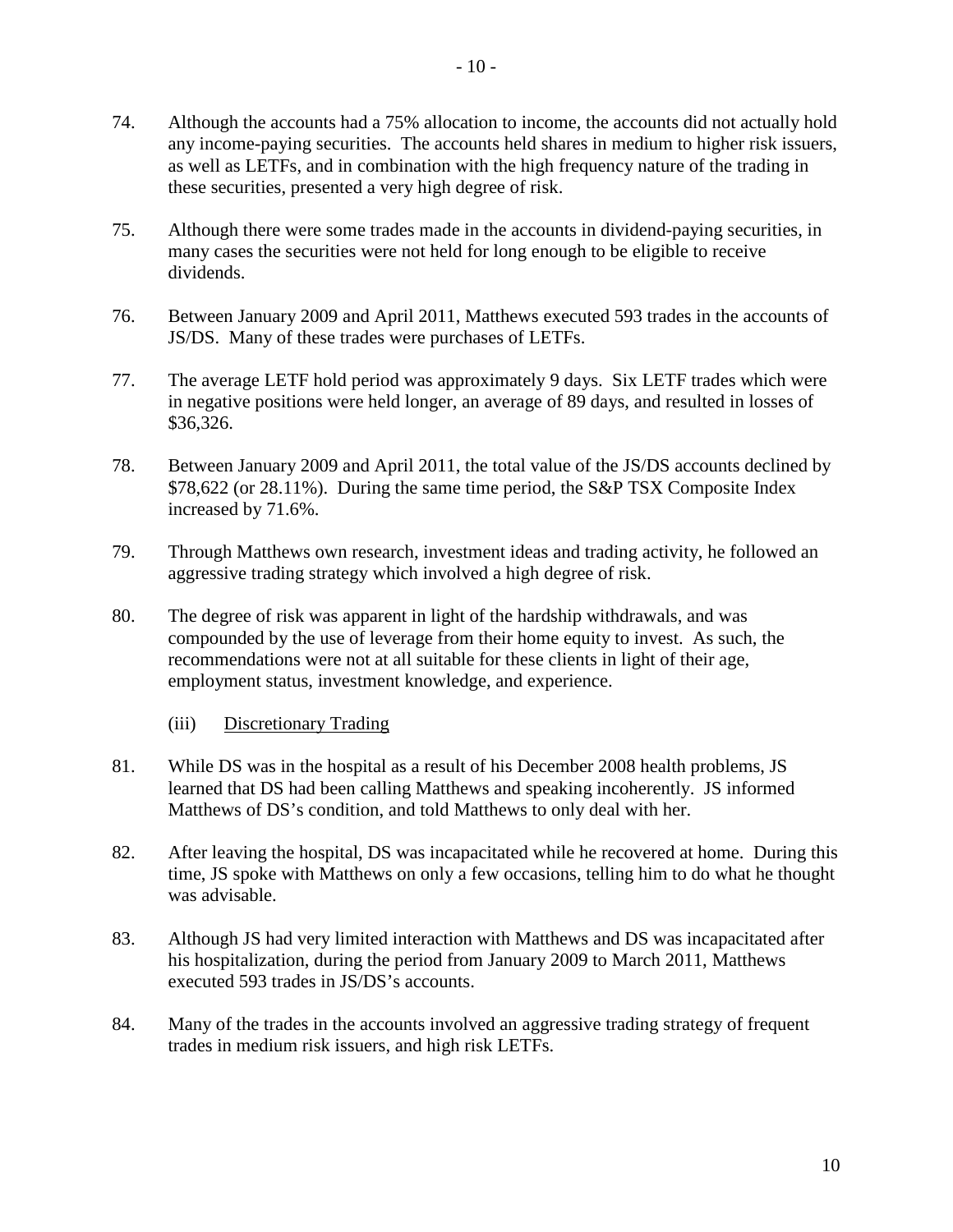- 85. During the period from January, 2009 onward, Matthews executed many trades in JS/DS' accounts without confirming the details of the trades prior to their execution. In addition, Matthews knew, or ought to have known, that DS was not capable of giving trading instructions because of his ongoing health problems.
- 86. Matthews did not obtain written authorization from JS/DS for discretionary trading. JS/DS' accounts were not designated as discretionary by Leede.
	- (iv) Churning
- 87. Between January 2009 and April 2011, Matthews executed 593 trades in the accounts of JS/DS.
- 88. During this time period, the trades in their accounts had a total purchase value of \$6,183,218, while the average value of assets in the clients' accounts totaled \$176,685. This annual turnover rate of 15 (total purchases/average account value) reflects an extremely high volume of trading.
- 89. During this time period, the value of their holdings decreased by \$78,622 (including commissions paid of \$71,931), reflecting a loss of 28.11%. The S&P TSX Index increased by 71.6% during the same time period.
- 90. The commission to equity ratio of 18% also reflects a very high volume of trading.
- 91. Although the JS/DS accounts comprised just 4% of the total assets managed by Matthews, the commissions charged to these clients comprised between 37-56% of his total gross commissions, depending on time frame.
- 92. Profitable trades were closed quickly, at an average of 12.18 days. Unprofitable trades were held for much longer, an average of 33.77 days. Commissions charged on the profitable trades represented an average of 53.9% of the profit earned on the trade.
- 93. Matthews knowingly executed an excessive number of trades in order to increase commissions without conferring a tangible net benefit to the clients.

## **GENERAL PROCEDURAL MATTERS**

**TAKE FURTHER NOTICE** that the hearing and related proceedings shall be subject to the Association's Rules of Practice and Procedure.

**TAKE FURTHER NOTICE** that pursuant to Rule 13.1, the Respondent is entitled to attend and be heard, be represented by counsel or an agent, call, examine and cross-examine witnesses, and make submissions to the Hearing Panel at the hearing.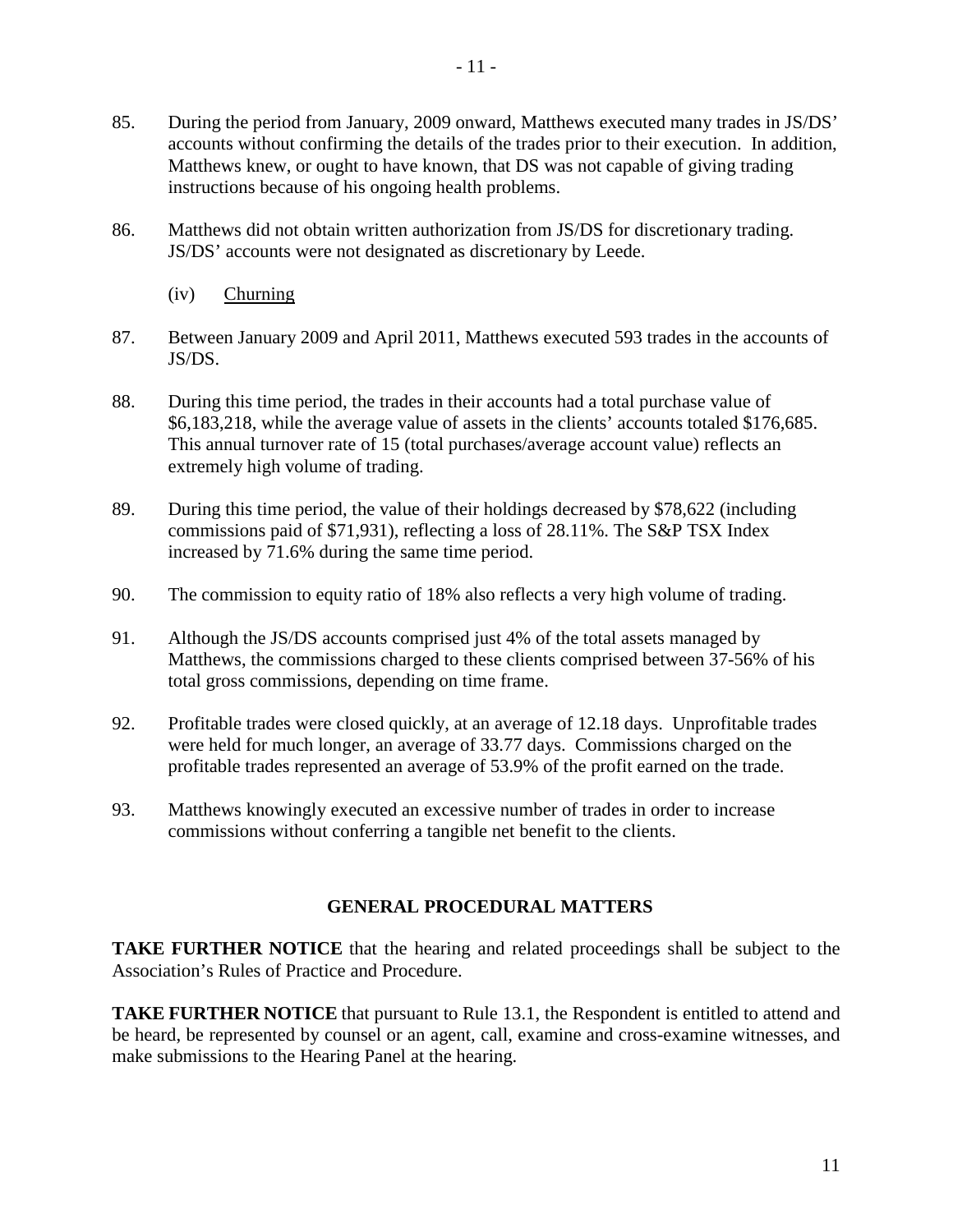## **RESPONSE TO NOTICE OF HEARING**

**TAKE FURTHER NOTICE** that the Respondent must serve upon the Association a Response to the Notice of Hearing in accordance with Rule 7 within twenty (20) days (for a Standard Track disciplinary proceeding) or within thirty (30) days (for a Complex Track disciplinary proceeding) from the effective date of service of the Notice of Hearing.

## **FAILURE TO RESPOND OR ATTEND HEARING**

**TAKE FURTHER NOTICE** that if the Respondent fails to serve a Response or attend the hearing, the Hearing Panel may, pursuant to Rules 7.2 and 13.5:

- (a) proceed with the hearing as set out in the Notice of Hearing, without further notice to the Respondent;
- (b) accept as proven the facts and contraventions alleged by the Association in the Notice of Hearing; and
- (c) order penalties and costs against the Respondent pursuant to By-law 20.33, 20.34 and 20.49.

## **PENALTIES & COSTS**

**TAKE FURTHER NOTICE** that if the Hearing Panel concludes that the Respondent did commit any or all of the contraventions alleged by the Association in the Notice of Hearing, the Hearing Panel may, pursuant to By-law 20.33 and By-law 20.34, impose any one or more of the following penalties:

## **Where the Respondent is/was an Approved Person:**

- (a) a reprimand;
- (b) a fine not exceeding the greater of:
	- (i) \$1,000,000 per contravention; and

(ii) an amount equal to three times the profit made or loss avoided by such Approved Person by reason of the contravention.

- (c) suspension of approval for any period of time and upon any conditions or terms;
- (d) terms and conditions of continued approval;
- (e) prohibition of approval in any capacity for any period of time;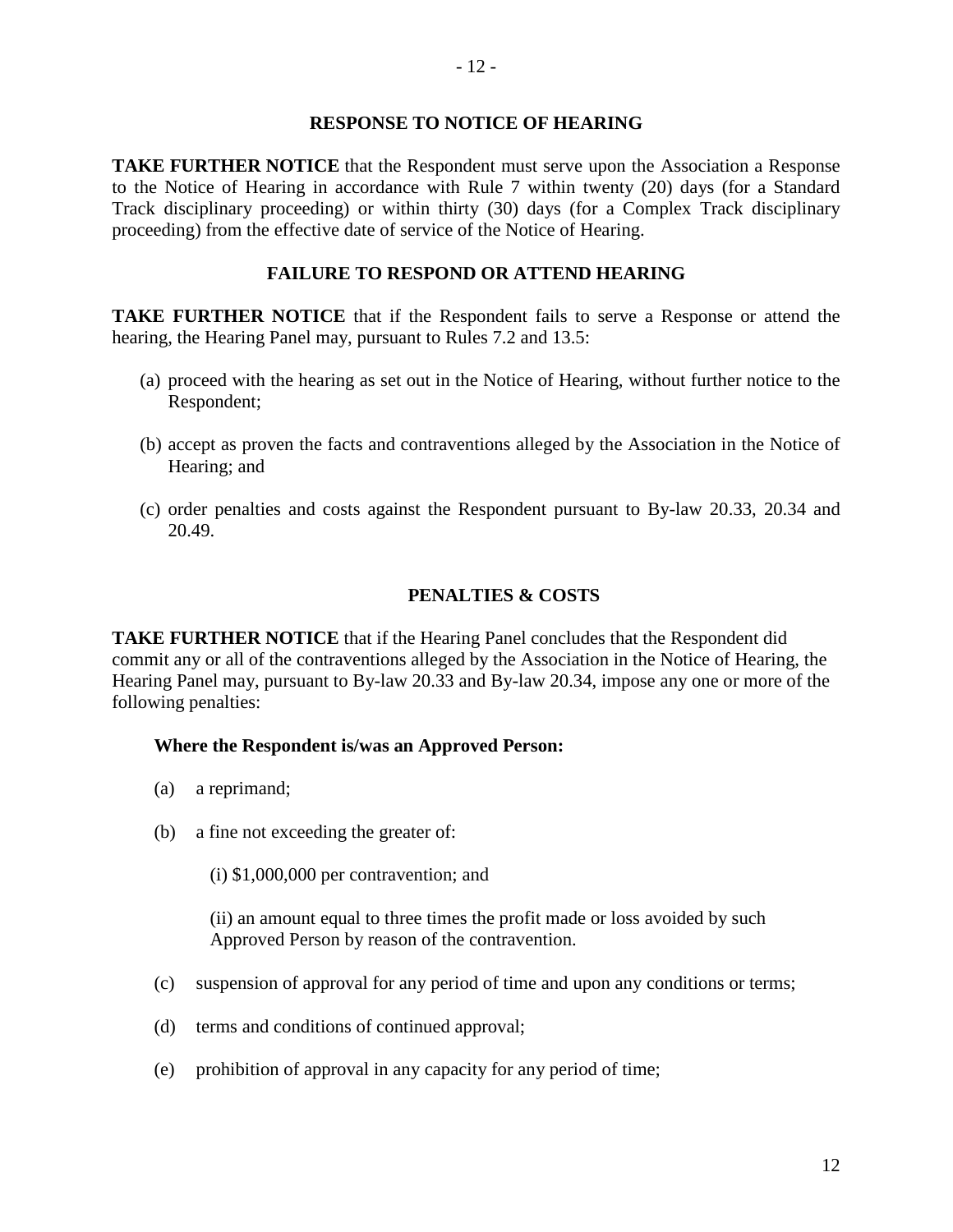- (f) termination of the rights and privileges of approval;
- (g) revocation of approval;
- (h) a permanent bar from approval with the Association; or
- (i) any other fit remedy or penalty.

### **Where the Respondent is/was a Member firm:**

- (a) a reprimand;
- (b) a fine not exceeding the greater of:
	- (i) \$5,000,000 per contravention; and

(ii) an amount equal to three times the profit made or loss avoided by the Member by reason of the contravention;

- (c) suspension of the rights and privileges of the Member (and such suspension may include a direction to the Member to cease dealing with the public) for any period of time and upon any conditions or terms;
- (d) terms and conditions of continued Membership;
- (e) termination of the rights and privileges of Membership;
- (f) expulsion of the Member from membership in the Association; or
- (g) any other fit remedy or penalty.

**TAKE FURTHER NOTICE** that if the Hearing Panel concludes that the Respondent did commit any or all of the contraventions alleged by the Association in the Notice of Hearing, the Hearing Panel may pursuant to By-law 20.49 assess and order any investigation and prosecution costs determined to be appropriate and reasonable in the circumstances.